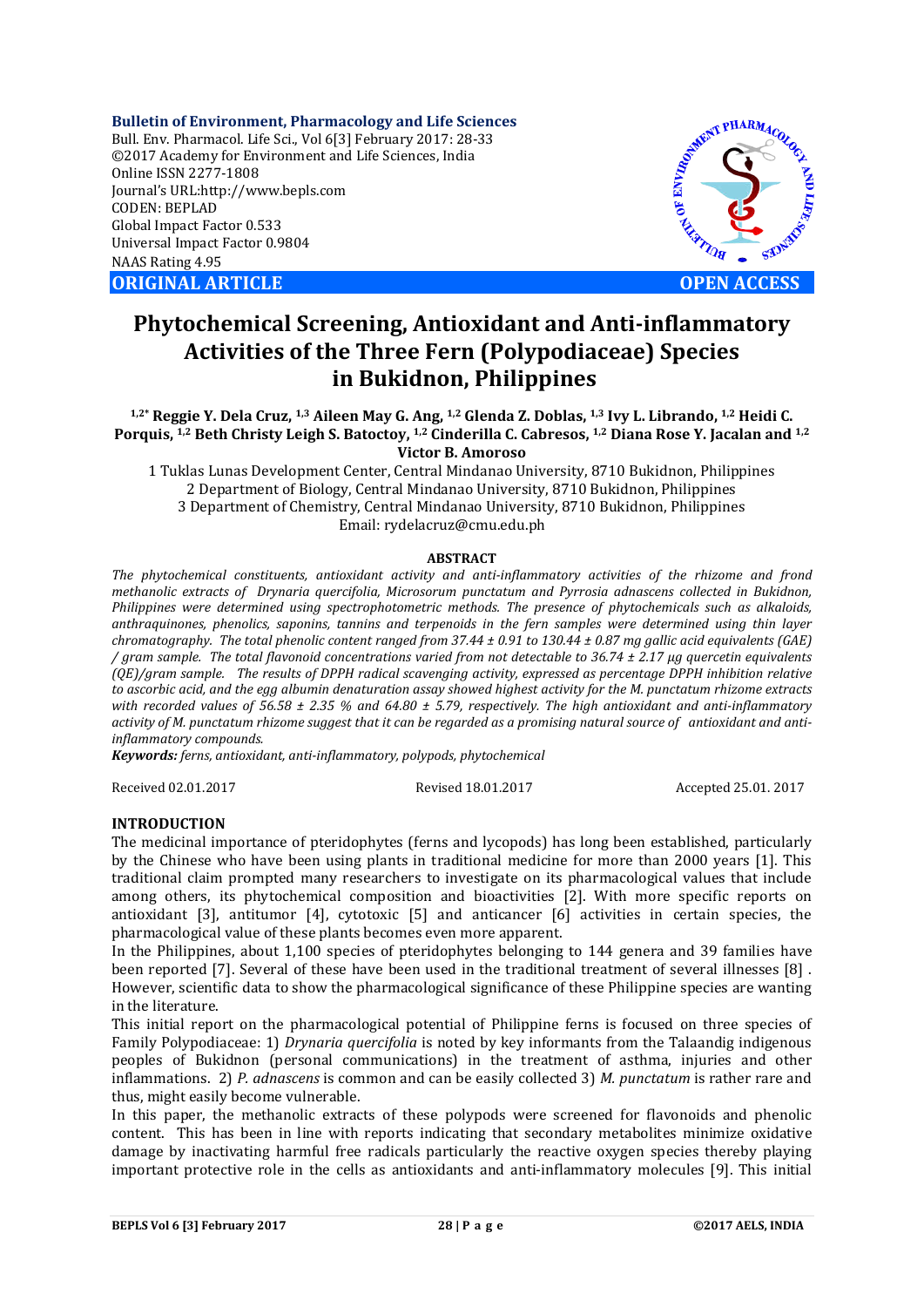## **Dela Cruz** *et al*

report on antioxidant and anti-inflammatory activities of selected Philippine ferns using DPPH radical scavenging activity and egg albumin assay is therefore intended to draw attention to the importance of these species.

## **MATERIALS AND METHODS**

## **Collection, Identification and Preparation of Plant Material**

Three species of ferns, namely, *D. quercifolia* (L.) J. Sm., *M. punctatum* (L.) Copel. and *P. adnascens* (Sw.) Ching under the family Polypodiaceae were collected from Mt. Kitanglad, Bukidnon and forested areas in Central Mindanao University, Musuan, Bukidnon (Plate 1). Plant samples were identified and voucher specimens were prepared and deposited at Central Mindanao University (CMU) Museum, Musuan, Bukidnon, Philippines. The plant materials were then cleaned and air-dried. The fronds and rhizomes of each plant species were ground separately and sieved to produce homogenous samples for extraction.



**Plate 1.** Left: *Drynaria quercifolia* (L.) J. Sm., (N 07°52.89 E 125°03.41), Center: *Microsorum punctatum* (L.) Copel. (N 07°52.93 E 125°03.29), Right: *Pyrrosia adnascens* (Sw.) Ching (N 07°52.93 E 125°03.29).

# **Extraction and Phytochemical Studies**

#### **A. Methanolic Extraction**

Ground samples were exhaustively soaked in methanol for 3-5 days. Occasional stirring was done during the soaking. Samples were then filtered. The crude methanolic extracts were concentrated using rotary evaporator at 40°C and the concentrates were stored at -4°C.

#### **B. Qualitative Phytochemical Analysis**

Preliminary phytochemical screening for the presence of alkaloids, anthraquinones, phenolics, saponins, tannins and terpenoids were carried out via thin-layer chromatography (TLC) as described by [10].

## **C. Quantitative Phytochemical Analysis**

## **C.1. Determination of Total Phenolic Content (TPC)**

The Folin-Ciocalteau method using a 96-well microtiter configuration was used for the total phenolic content determination. A 2000 mg/L test solutions in DMSO: methanol: water (15:5:2) were prepared [11]. Twenty (20) µL of each test solution was added with 100 µL 0.2 N Folin-Ciocalteau (Sigma) reagent and allowed to stand for 30 minutes. After 30 minutes, 80  $\mu$ L 5% Na<sub>2</sub>CO<sub>3</sub> was added as modification of the procedure in [10]. The mixtures were then incubated for 2 hours at room temperature before the absorbance was read at 750 nm using SpectraMAX 250. The obtained data were used to estimate the total phenolic content (mg gallic acid equivalent/g sample, mg GAE/g) of the samples using a standard calibration curve obtained from various concentrations (50, 100, 150, 250, 500) of gallic acid.

#### **C.2. Determination of Total Flavonoid Content (TFC)**

The total flavonoid content was determined using Aluminum Chloride Method in a 96-well microtiter configuration. A standard calibration curve was prepared from various concentrations (50, 100, 150, 250, 500 ) of quercetin. For the analysis of the samples, thirty (30)  $\mu$ L of 2000 mg/mL test solutions in DMSO: methanol: water (15:5:2) was added with 30 uL of 10% AlCl<sub>3</sub>, 30 uL of 1M sodium acetate, and 110 µL of water. The mixture was then incubated at room temperature for 30 minutes and absorbance was measured against the blank at 415 nm using SpectraMAX 250. The total flavonoid content was expressed as ug quercetin equivalents per gram sample ( $\mu$ g QE/g).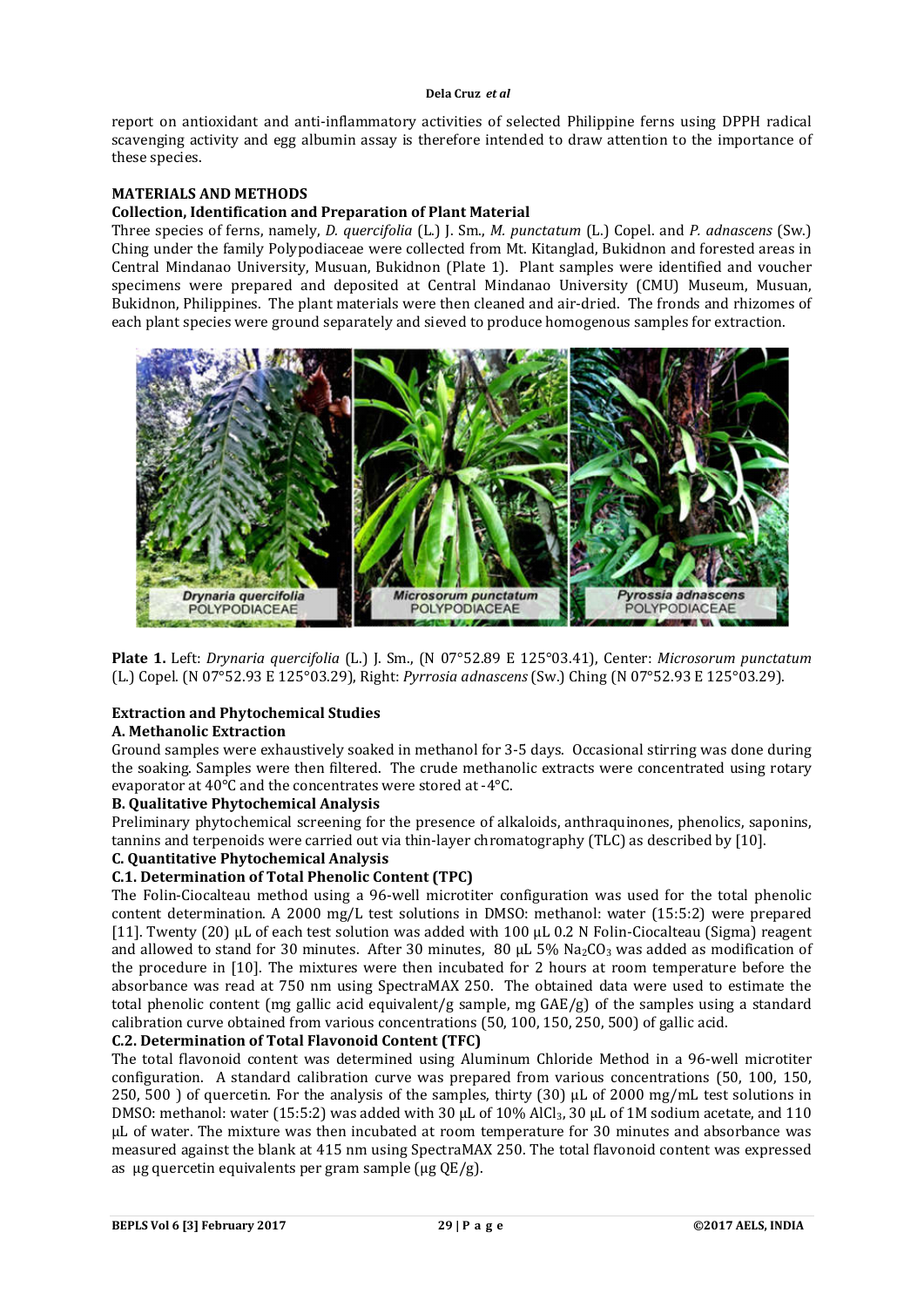#### **Dela Cruz** *et al*

# **D. Determination of Antioxidant Activity**

The antioxidant activity of the samples was determined employing a DPPH Radical Scavenging Assay in a 96-well microtiter configuration. An aliquot (50 µl) of 2000 mg/mL test solutions in 15 DMSO: 5 methanol: 2 water were added with 150 µl 0.1mM DPPH. After 30 minutes of incubation, absorbance was read at 517 nm using SpectraMAX50. Ascorbic acid was used as reference while 15 DMSO: 5 methanol: 2 water was used as control. DPPH radical scavenging activities of the samples were computed in percentage relative to that of ascorbic acid using the formula below:

% DPPH radical scavenging activity =  $[(A_0-A_1)/A_0]/[(A_0-A_{AA})/A_0] \times 100$ 

where: A<sub>0</sub>, A<sub>1</sub>, and A<sub>AA</sub> represent the absorbance of the control, sample and ascorbic acid, respectively.

# **E. Determination of Anti-inflammatory Property using Albumin Denaturation Assay**

Fresh chicken egg albumin (50 μL) in 750μL 1x Phosphate - buffered saline (pH 6.4) was added with 30 μL of extract (1 mg/mL) or standard (diclofenac sodium). The reaction mixture was then incubated at  $37^{\circ}$ C for 15 min and then at  $72^{\circ}$ C in a heating block for 3 min. After cooling, turbidity was read at 660 nm with SpectraMAX50. All tests were carried out in triplicates. Percent inhibition was calculated [12] as follows: Percent (%) Inhibition = (Absorbance<sub>control</sub>- Absorbance<sub>sample</sub>)/ Absorbance<sub>control</sub> x 100.

# **RESULTS AND DISCUSSION**

# **A. Qualitative Phytochemical Analysis of Crude Methanolic Extracts**

Qualitative phytochemical screening of plant extracts is an important preliminary step leading to the discovery of novel drugs. In this study, six phytochemicals were observed in the methanolic extracts of the frond and/or rhizome of the three fern species: alkaloids, anthraquinones, phenolics, saponins, tannins and terpenoids (Table 1). Among them, phenolics and saponins were detected in all extracts. The presence of these compounds may support ethno-medicinal reports on *D. quercifolia, P. adnascens*, and *M. punctatum* [8]. Furthermore, phytochemical compounds mentioned above are known to support varied biological activities such as antimicrobial, antioxidant, anticancer, and anti-inflammatory among others [2-6, 9, 12-14].

| Table 1. Phytochemicals in the methanolic extracts of the three fern species in Bukidnon, Philippines |
|-------------------------------------------------------------------------------------------------------|
|-------------------------------------------------------------------------------------------------------|

| <b>Fern species</b> |  | <b>Phytochemicals</b> |           |           |                |            |  |
|---------------------|--|-----------------------|-----------|-----------|----------------|------------|--|
|                     |  | anthraquinones        | phenolics | saponins  | <b>Tannins</b> | terpenoids |  |
| frond               |  |                       |           |           |                |            |  |
| rhizome             |  |                       |           |           |                |            |  |
| frond               |  |                       |           | $\div$    |                |            |  |
| rhizome             |  |                       |           | $\ddot{}$ |                |            |  |
| frond               |  |                       |           | $\div$    |                |            |  |
| rhizome             |  |                       | ÷         |           |                |            |  |
|                     |  | <b>Alkaloids</b>      |           |           |                |            |  |

+ presence - absence

# **B. Quantitative Phytochemical Analysis of Crude Methanolic Extracts**

# **Total Phenolic Content**

The total phenolic content (TPC) of the crude methanolic extracts of the three fern species (Figure 2) ranged from 37.44  $\pm$  0.91 to 130.44  $\pm$  0.87 mg GAE / g sample with rhizomes showing higher levels than the fronds except for *P. adnascens* (Sw.) Ching. However, the obtained data are contrary to some reported results. Tan and Lim [13] have reported higher TPC in the fronds of *D. quercifolia* (2939 ± 469 mg GAE/ 100g sample) than in the rhizome (1732 ± 437 mg GAE/ 100g sample). Furthermore, TPC levels of *D. quercifolia* and *M. punctatum* from Bukidnon were higher compared to previously reported data [13,14]. Accordingly, regions where plants grow influence its chemical constituents [15].

# **Total Flavonoid Content (TFC)**

Flavonoids are phenolic substances that exhibit a wide range of biological activities that includes antioxidant, radical scavenger, anti-cancer, antibacterial, and anti-ageing [16].

As shown in Figure 3, flavonoids were detected in the methanolic extracts of the frond (6.69± 2.60 µg QE/g sample) and rhizome (17.38 ± 7.82 µg QE/g sample) of *M. punctatum* (L.) Copel. The highest level (36.74 ± 2.17 µg QE/g sample) was observed in the methanolic extracts of *D. quercifolia* (L.) J. Sm. rhizomes while its fronds showed no detectable levels. Neither was the methanolic extracts of *P. adnascens* registered detectable levels of flavonoids.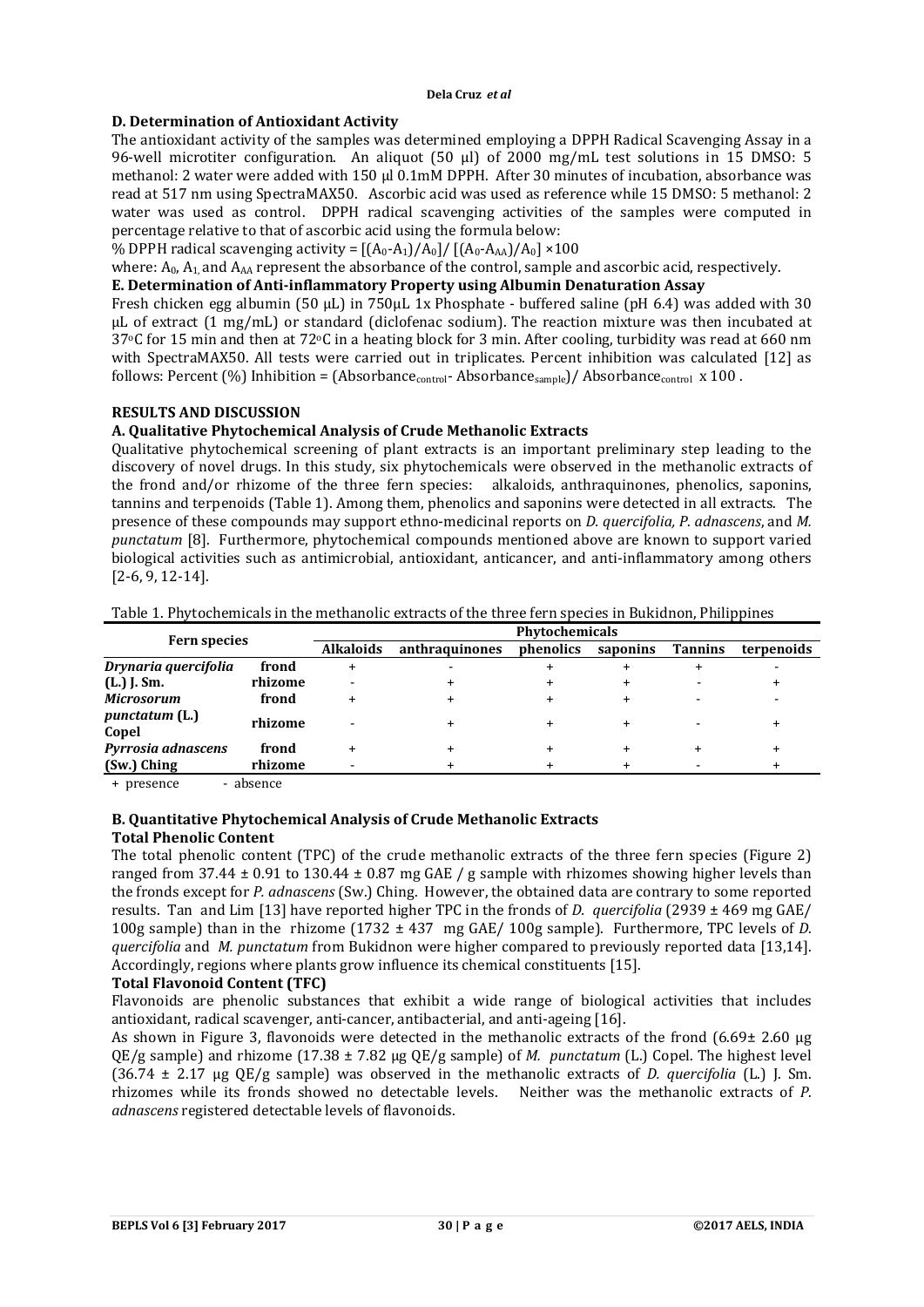



Figure 2. Total phenolic content (mg GAE)/g sample) of crude methanolic extracts.



Figure 3. Total flavonoid content ( $\mu$ g QE/g sample) of the three species of polypods.

# **DPPH Radical Scavenging Assay**

The antioxidant activities of the frond and rhizome methanolic extracts of *D. quercifolia* , *M. punctatum* and *P. adnascens* were evaluated for their DPPH radical scavenging activity.

Results show that all frond and rhizome methanolic extracts of the three species showed DPPH scavenging activities ranging from 21.94% (*D. quercifolia* fronds) to 56.28% (*M. punctatum* rhizomes). Generally. the rhizome methanolic extracts exhibit higher scavenging activity than the fronds in all species (Table 2).

These observations imply that the methanolic extracts of the fern samples may contain antioxidant molecules that quenched DPPH radicals. Further, the three fern species studied may have potential protective agents capable of scavenging free radicals that may damage proteins, lipids and nucleic acids *via* oxidation [9].

| Table 2. DPPH Tauteal scaveliging activity (%) of lefth inethallonc extracts. |                                                                         |                  |  |  |  |
|-------------------------------------------------------------------------------|-------------------------------------------------------------------------|------------------|--|--|--|
| <b>FERN SPECIES</b>                                                           | % DPPH Radical Scavenging Activity<br><b>Relative to Ascorbic Acid*</b> |                  |  |  |  |
|                                                                               | Frond                                                                   | rhizome          |  |  |  |
| Drynaria quercifolia (L.) J. Sm.                                              | $21.94 \pm 1.49$                                                        | $26.19 \pm 2.20$ |  |  |  |
| Microsorum punctatum (L.) Copel.                                              | $23.30\pm0.60$                                                          | $56.28 \pm 2.35$ |  |  |  |
| <i>Pyrrosia adnascens</i> (Sw.) Ching                                         | $28.12 \pm 1.31$                                                        | $43.55 \pm 0.58$ |  |  |  |

Table 2. DPPH radical scavenging activity (%) of fern methanolic extracts.

\*values are expressed as means  $\pm$  SE (n=3)

Although the frond methanolic extracts of *P. adnascens* showed the highest TPC (130.44 mg GAE/g sample) among the three fern species, its DPPH radical scavenging activity (28.12%) was found lower than the rhizome extracts of *M. punctatum.* Furthermore, *D. quercifolia*, with the highest TFC (36 mg QE/g sample) exhibited the lowest DPPH radical scavenging activity of 26.19%. This suggests no correlation between high levels of TPC and TFC and DPPH radical scavenging activity for the fern species under study. Presence of other antioxidant compounds maybe involved. Thus, further studies are needed. **Anti-inflammatory Assay using Albumin Denaturation Assay**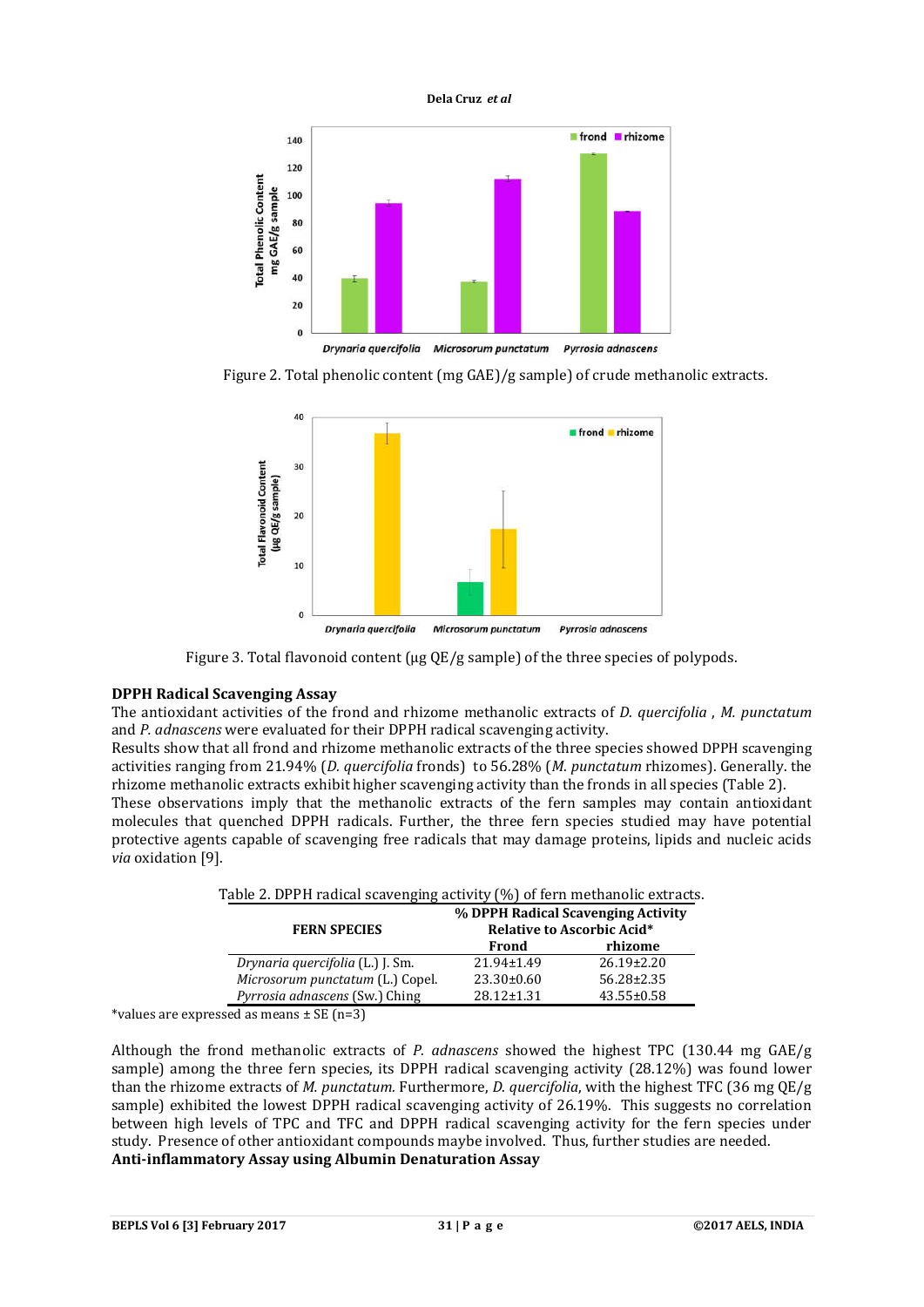When albumin is heated, it undergoes denaturation and expresses antigens associated with hypersensitive reaction related to diseases such as serum sickness, glomerulonephritis, rheumatoid arthritis and systemic lupus erythematosus [12].

The results on the potential of *D. quercifolia* , *M. punctatum* and *P. adnascens* to inhibit denaturation of albumin in vitro (Table 3) show that only the methanolic rhizome extract of *M. punctatum* had greater than 50% inhibition (64.80±5.79%). The methanolic extracts of *M. punctatum* frond and *P. adnascens rhizomes* gave a value of 39.00±11.31% and 36.29±4.83%, respectively. *D. quercifolia,* on the other hand, exhibited a very low inhibition of albumin denaturation.

Table 3. Percentage inhibition of albumin denaturation for anti-inflammatory assay of three polypod species from Bukidnon, Philippines.

|                                  | Percent Inhibition of Albumin Denaturation (%) |                  |  |  |
|----------------------------------|------------------------------------------------|------------------|--|--|
| <b>Species</b>                   | Frond                                          | Rhizome          |  |  |
| Drynaria quercifolia (L.) J. Sm  | n.d.                                           | $6.56 \pm 6.62$  |  |  |
| Microsorum punctatum (L.) Copel. | $39.00 \pm 11.31$                              | $64.80 \pm 5.79$ |  |  |
| Pyrrosia adnascens (Sw.) Ching   | $22.59 \pm 2.72$                               | $36.29 \pm 4.83$ |  |  |

## **CONCLUSION AND RECOMMENDATIONS**

The present investigation provides useful information on the DPPH radical scavenging and antiinflammatory activities and total phenolic and flavonoid contents of the three Polypodiaceae species. Phytochemical analysis revealed the presence of medicinally important constituents in the plants studied. The extracts from these three plant species exhibited antioxidative and anti-inflammatory activities, indicating that they can be potential natural sources of antioxidants and anti-inflammatory compounds.

#### **ACKNOWLEDGMENT**

Funding from this study came from the Department of Science and Technology – Philippine Council for Health Research and Development (DOST-PCHRD) with logistic support from Central Mindanao University (CMU) and Natural Science Research Center (NSRC) through the Center for Biodiversity Research and Extension in Mindanao (CEBREM).

#### **REFERENCES**

- 1. Ma, X.Y., Xie, C.Y., Liu, C., Song, J.Y., Yao, H., Lou, K., Zhu, Y.J., Gao, T., Pang, X.H., Qian,J., & Chen, S.L.. (2010). Species identification of medicinal pteridophytes by a DNA barcode marker, the chloroplast psbA-trnH intergenic region. *Biol. Pharm. Bull*. 33(11):1919-1924.
- 2. Shin, S.L., & Lee, C.H. (2010). Antioxidant effects of the methanol extracts obtained from aerial part and rhizomes of ferns native to Korea. *Korean J. Pant Res*. 23:38–46.
- 3. Dion, C., Haug, C., Guan, H., Ripoll, C., Spiteller, P., Coussaert, A., Boulet, E., Schmidt, D., Wei, J., Zhou, Y., & Lamottke, K. (2015). Evaluation of the anti-inflammatory and antioxidative potential of four fern species from China intended for use as food supplements. *Nat Prod Commun*. 10(4):597-603.
- 4. Huang, X.H., Xiong, P.C., Xiong, C.M., Cai, Y.L., Wei, A.H., Wang, J.P., Liang, X.F., & Ruan, J.L. (2010). In vitro and in vivo antitumor activity of Macrothelypteris torresiana and its acute/subacute oral toxicity. *Phytomedicine.* 2010 Oct;17(12):930-4. doi: 10.1016/j.phymed.2010.03.006. Epub 2010 Apr 9.
- 5. Uddin, S.J., Grice, D., & Tiralongo, E. (2012). Evaluation of cytotoxic activity of patriscabratine, tetracosane and various flavonoids isolated from the Bangladeshi medicinal plant Acrostichum aureum. *Pharmaceutical Biology*. 2012 Oct; 50(10):1276-80. doi:10.3109/13880209.2012.673628.
- 6. Wu, M.J, Weng, C.Y., Wang, L., & Lian, W. T. (2005). Immunomodulatory mechanism of the aqueous extract of sword brake fern (Pteris ensiformis Burm.). Journal of Ethnopharmacology. Volume 98, Issues 1–2, 8 April 2005, Pages 73–81.
- 7. Delos Angeles, M. & Buot, I. (2012). Orders and Families of Philippine Pteridophytes. *Journal of Nature Studies*. 11 (1&2): 19-33.
- 8. Amoroso, V.B. (2013). Medicinal Ferns and fern allies of Mindanao, Bukidnon, Philippines 2nd edition. *CMU Instructional and Materials Development Center*.
- 9. De Beer, D., Joubert, E., Gelderblom, WCA & Manley, M. (2002). Phenolic Compounds: A Review of Their Possible Role as In Vivo Antioxidants of Wine. S. *Afr. J. Enol. Vitic*. 23(2): 50-61.
- 10. Gracelin, D.H.S., De Britto, A.J., Kumar, P.B.J.R. (2013). Qualitative and quantitative analysis of phytochemicals in five Pteris species. *International Journal of Pharmacy and Pharmaceutical Species* 5(1): 105-107.
- 11. Amoroso, V.B., Lagumbay, A.J., Mendez, R.A., Dela Cruz, R.Y., & Villalobos, A.P. (2014). Bioactives in three Philippine edible ferns. *Asia Life Sciences* 23(2): 445-454.
- 12. Hossain, H., Jaran, I.A., Nimmi, I., Hossain, A. & Kawsar, H. (2011). Anti-Inflammatory Activity of the Ethanolic Extract of *Acrostichum aureum* (Linn.) root. *Bangladesh Pharmaceutical Journal,*14(2), 2011.
- 13. Tan, J. B. L. & Lim, Y. Y. (2015). Antioxidant and tyrosinase inhibition activity of the fertile fronds and rhizomes of three different Drynaria species. *BMC research notes*, *8*(1): 1.